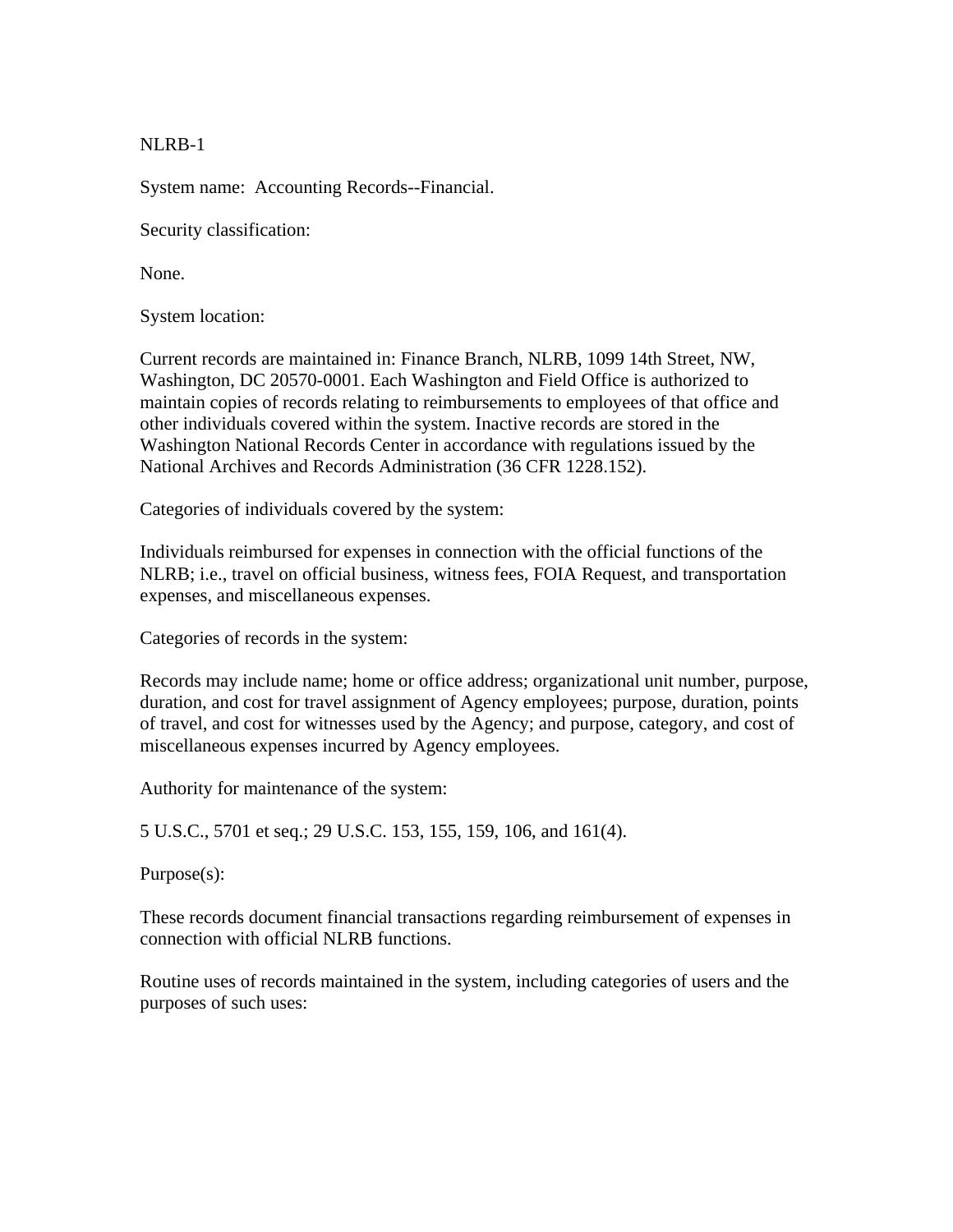These records or information therefrom is disclosed to:

 1. Individuals who need the information in connection with the processing of an appeal, grievance, or complaint.

 2. The U.S. General Accounting Office for audit purposes or determination of validity claims.

 3. The U.S. Department of Treasury for issuance of checks, or direct deposit.

 4. Other agencies, offices, establishments, and authorities, whether Federal, state, or local, authorized or charged with the responsibility to investigate, litigate, prosecute, enforce, or implement a statute, rule, regulation, or order, where the record or information, by itself or in connection with other records or information, indicates a violation or potential violation of law, whether criminal, civil, administrative, or regulatory in nature, and whether arising by general statute, or particular program statute, or by regulation, rule, or order issued pursuant thereto.

 5. Another agency, whether Federal, State, or local, or private organization where reimbursable arrangements exits between this Agency and such other agency or private organization.

 6. A Member of Congress or to a Congressional staff member in response to an inquiry of the Congressional office made at the written request of the constituent about whom the record is maintained.

 7. Officials of labor organizations recognized under 5 U.S.C. Chapter 71, when disclosure is not prohibited by law; and the data is normally maintained by the Agency in the regular course of business and is reasonably available and necessary for full and proper discussion. The foregoing shall have the identical meaning as 5 U.S.C. 7114(b) (4) as interpreted by the FLRA and the courts.

8. The Department of Justice for use in litigation, when either:

(a) The NLRB or any component thereof; (b) any employee of the NLRB in his or her official capacity; (c) any employee of the NLRB in his or her individual capacity, where the Department of Justice has agreed to represent the employee; or (d) the United States Government where the NLRB determines that litigation is likely to affect the NLRB or any of its components, is a party to litigation or has an interest in such litigation, and the use of such records by the Department of Justice is deemed by the NLRB to be relevant and necessary to the litigation, provided that in each case the Agency determines that disclosure of the records to the Department of Justice is a use of the information contained in the records that is compatible with the purpose for which the records were collected.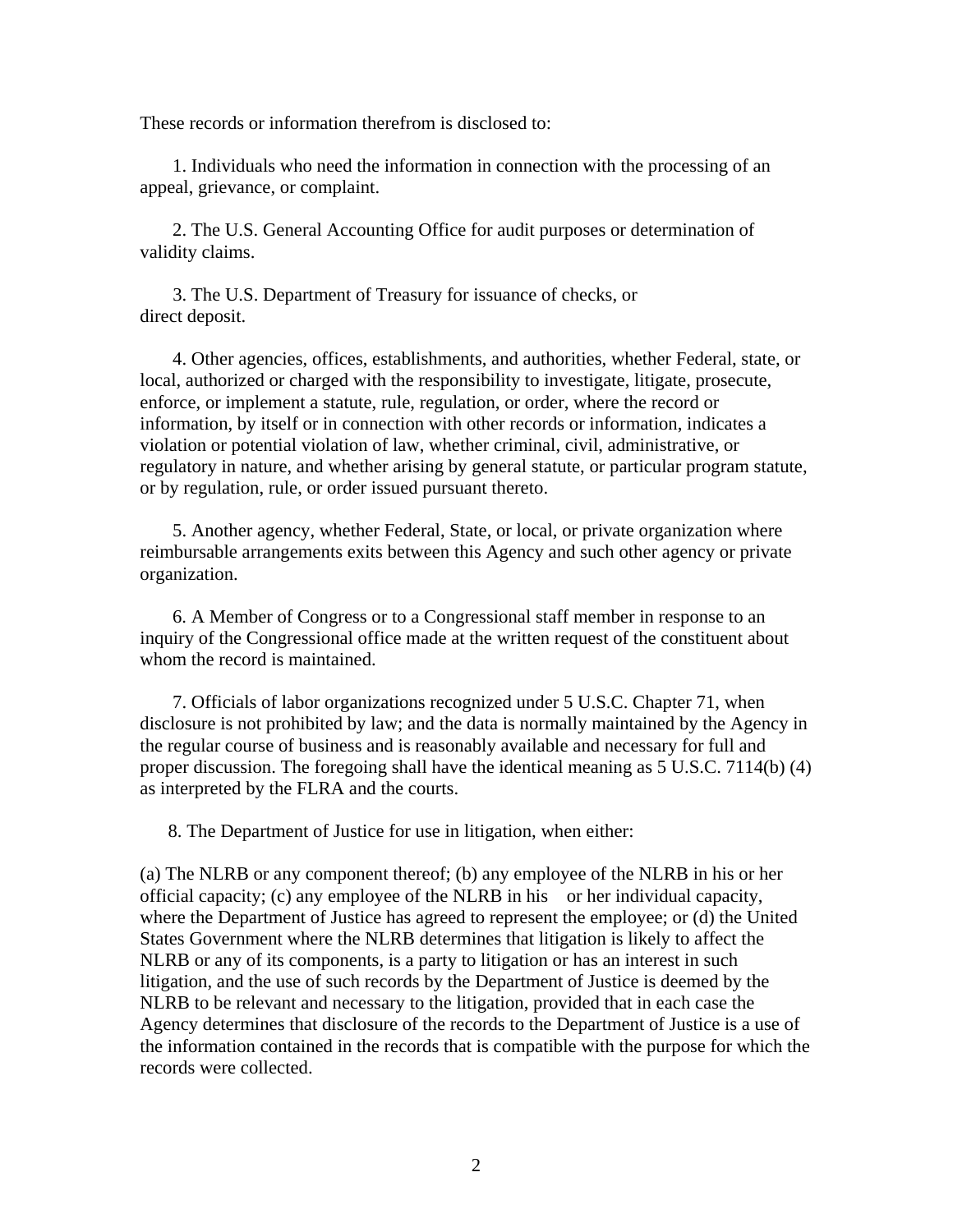9. A court, magistrate, administrative tribunal, or other adjudicatory body in the course of presenting evidence or argument, including disclosure to opposing counsel or witnesses in the course of civil discovery, litigation, or settlement negotiations, or in connection with criminal law proceedings, when: (a) The NLRB or any component thereof; or (b) any employee of the NLRB in his or her official capacity; or (c) any employee of the NLRB in his or her individual capacity where the NLRB has agreed to represent the employee; or (d) the United States Government, is a party to litigation or has interest in such litigation, and determines that such disclosure is relevant and necessary to the litigation and that the use of such records is therefore deemed by the NLRB to be for a purpose that is compatible with the purpose for which the records were collected.

 10. The Defense Manpower Data Center, Department of Defense, and to the U.S. Postal Service, to conduct computer matching programs for the purpose of identifying and locating individuals who are receiving Federal salaries or benefit payments and are delinquent in their repayment of debts owed to the U.S. Government under certain programs administered by the NLRB in order to collect the debts under the provisions of the Debt Collection Act of 1982 (Pub. L. 97-365), and Debt Collection Act of 1996 (Pub. L. 104-134) by voluntary repayment, or by administrative or salary offset procedures, and any other Federal agency for the purpose of effecting administrative or salary offset procedures against a person employed by that agency or receiving or eligible to receive some benefit payments from the agency when NLRB as a creditor has a claim against that person.

Disclosure of information about persons who are receiving Federal salaries or benefit payments and are delinquent in their repayment of debts owed to the U.S. Government under certain programs administered by NLRB may be made to other Federal agencies, only to the extent of determining whether or not the person is employed by that agency and, if so, effecting administrative or salary offset procedures against that person.

Disclosure to consumer reporting agencies:

For the purpose of collecting delinquent debt, these records may be reported to a credit bureau to add to credit history.

Policies and practices for storing, retrieving, accessing, retaining, and disposing of records in the system:

## Storage:

Maintained on original source documents except travel summary cards, some of which are also maintained on microfilm, and electronic storage for computer matching programs.